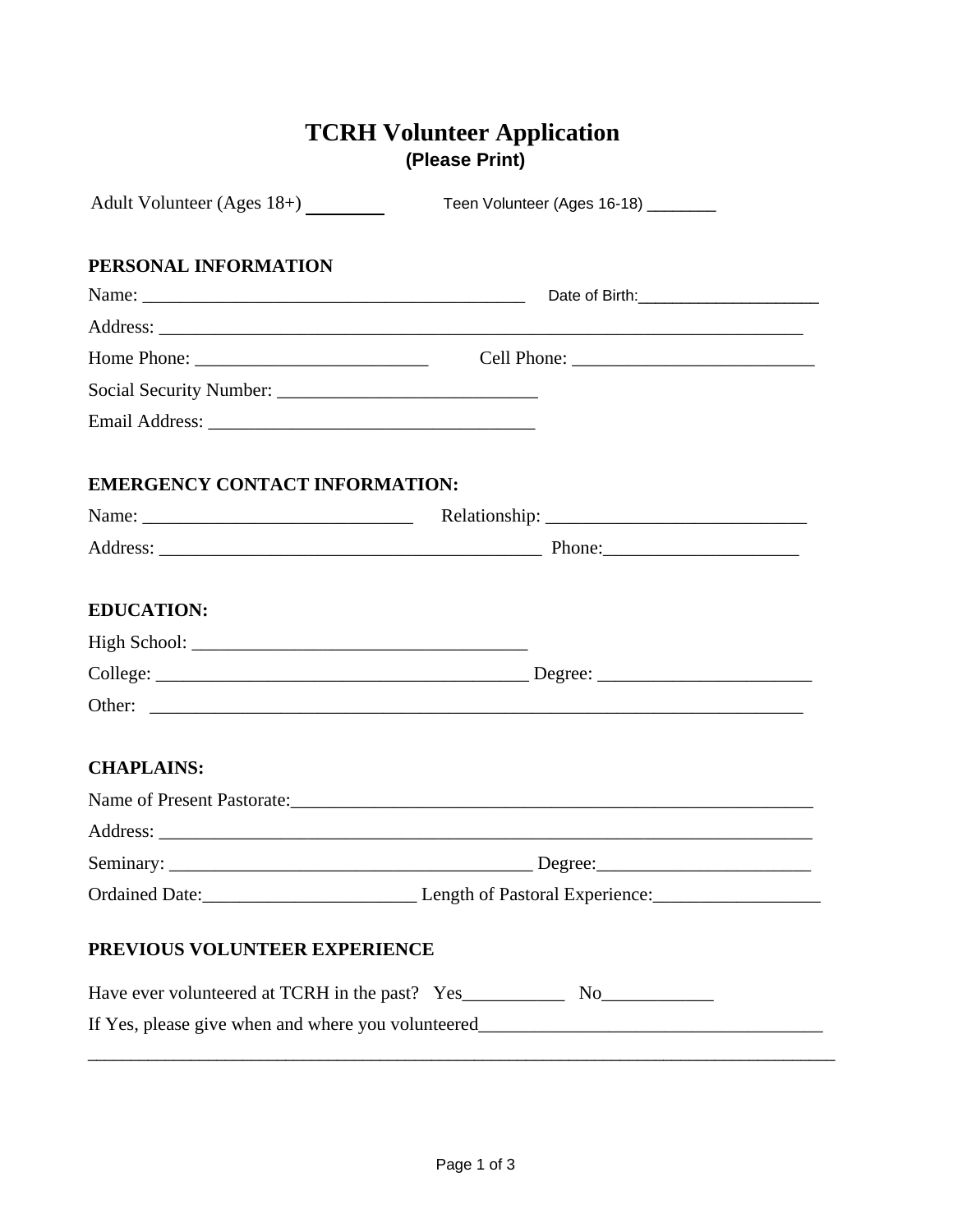## **REFERENCES**

# Please provide three references (no relatives), their addresses and phone numbers: **NAME ADDRESS TELEPHONE**

\_\_\_\_\_\_\_\_\_\_\_\_\_\_\_\_\_\_\_\_\_\_\_\_\_\_\_\_\_\_\_\_\_\_\_\_\_\_\_\_\_\_\_\_\_\_\_\_\_\_\_\_\_\_\_\_\_\_\_\_\_\_\_\_\_\_\_\_\_\_\_\_\_\_\_

\_\_\_\_\_\_\_\_\_\_\_\_\_\_\_\_\_\_\_\_\_\_\_\_\_\_\_\_\_\_\_\_\_\_\_\_\_\_\_\_\_\_\_\_\_\_\_\_\_\_\_\_\_\_\_\_\_\_\_\_\_\_\_\_\_\_\_\_\_\_\_\_\_\_\_

\_\_\_\_\_\_\_\_\_\_\_\_\_\_\_\_\_\_\_\_\_\_\_\_\_\_\_\_\_\_\_\_\_\_\_\_\_\_\_\_\_\_\_\_\_\_\_\_\_\_\_\_\_\_\_\_\_\_\_\_\_\_\_\_\_\_\_\_\_\_\_\_\_\_\_

#### **SUBSTANCE ABUSE SCREENING AND BACKGROUND CHECK REQUIRED**

For security purposes, we must conduct a substance abuse screening and a background check on all volunteers. Conviction of a crime may not necessarily bar you from our program. We will consider your age at the time of the offense, its nature and the volunteer service you seek to provide at TCRH.

With that information in mind, Please answer the following:

Have you ever been convicted of a crime other than a minor traffic violation? (circle) **YES NO**

Have you ever been ordered by a court to perform community service? (circle) **YES NO**

If you answered YES to either of these questions, please explain, including the type of crime(s) involved.

### **VOLUNTEER CONSENT AND RELEASE STATEMENT**

I fully understand that I am applying for a volunteer position with TCRH and that any volunteer service I perform will have no guarantee of future paid employment with TCRH, but may be used as a reference. All information pertaining to patient records, condition, or personal details is considered confidential and shall not be discussed with other members of Volunteer Services or otherwise passed on to family, friends, or individuals outside TCRH. I have read and understand the importance of the policy of patient confidentiality stated above and agree to accept its provision, both while I am a volunteer and in the event I should leave.

I certify that the information in this application is true and complete to the best of my knowledge. I understand that any misrepresentation, misstatement or omission regarding this application will result in denial or termination of a volunteer position.